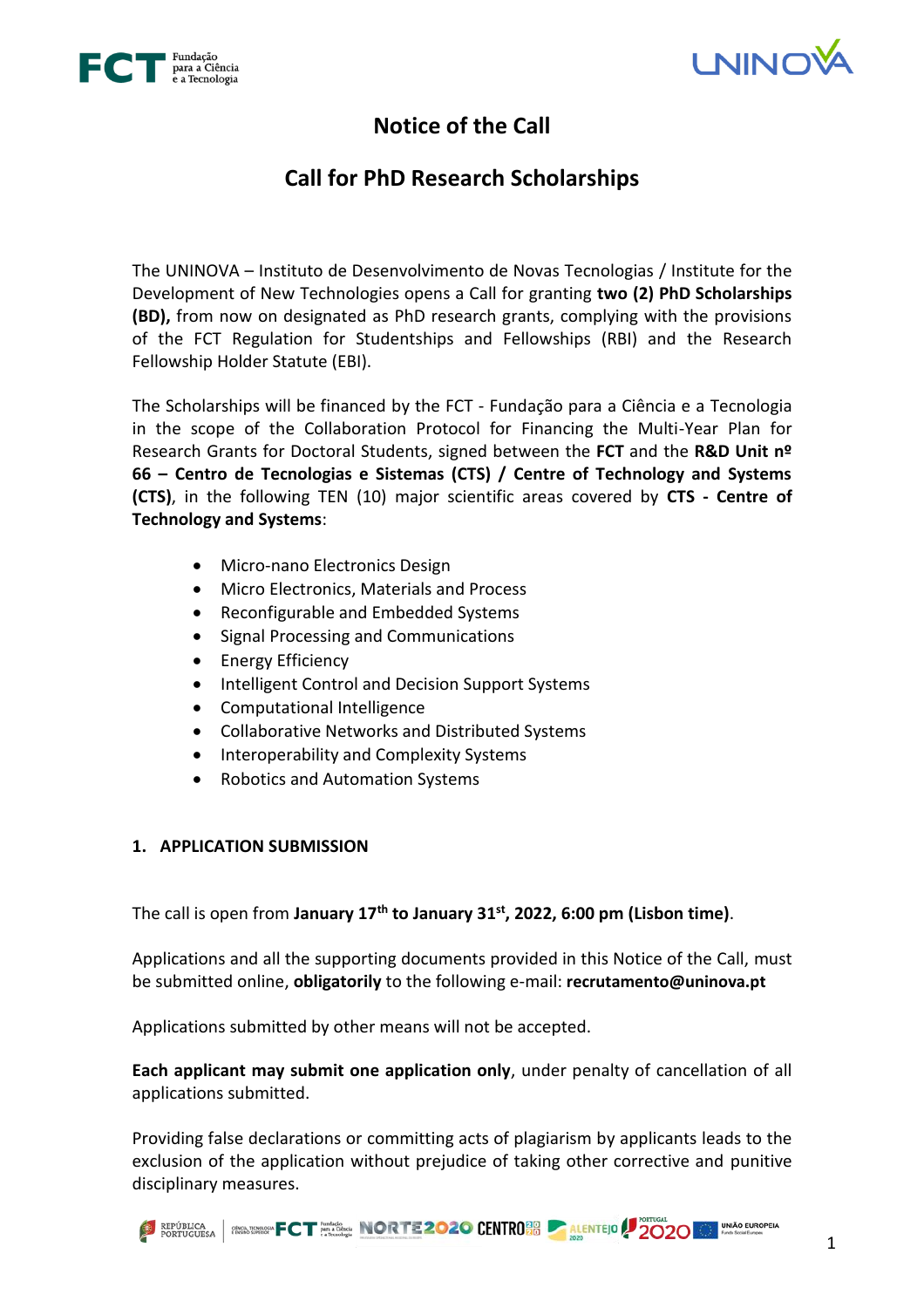



Aiming to support advanced training, PhD studentships will be granted to applicants that fulfill the requirements to join a study cycle that allows to obtain a PhD degree and that wish to develop research work that allows obtaining that degree.

# **2. TYPE AND DURATION OF SCHOLARSHIPS**

The doctoral research grants are intended to finance the realization, by the grantee, of research activities leading to the attainment of the academic degree of doctor in Portuguese universities.

he research activities leading to the attainment of the academic degree of doctor will take place in the **R&D Unit nº 66 - Center for Technologies and Systems (CTS)**, which will be the host institution for the scholarship holders, without prejudice to the work that can be carried out in collaboration between more than an institution.

The work plan may take place in full or in part at a national institution (scholarship in the country or mixed scholarship, respectively).

The duration of the scholarships is, as a rule, annual, renewable up to a maximum of four years (48 months), and scholarships cannot be awarded for a period of less than 3 consecutive months.

In the case of a mixed scholarship, the period of the work plan that takes place in a foreign institution cannot exceed 24 months.

# **3. SCHOLARSHIP RECIPIENTS**

The PhD Research Scholarships are intended for registered candidates or candidates who meet the necessary conditions to enroll in a Doctoral Program, and who wish to develop research activities leading to the attainment of the academic degree of Doctor in the **R&D Unit nº 66 - Technology and Systems Center (CTS)**, or host institutions associated with it.

# **4. ADMISSIBILITY**

# **4.1. Candidate's Admissibility Requirements**

Can apply for this call:

- National citizens or citizens of other Member States of the European Union;
- Citizens of third States;
- Stateless;
- Citizens who are beneficiaries of political refugee status.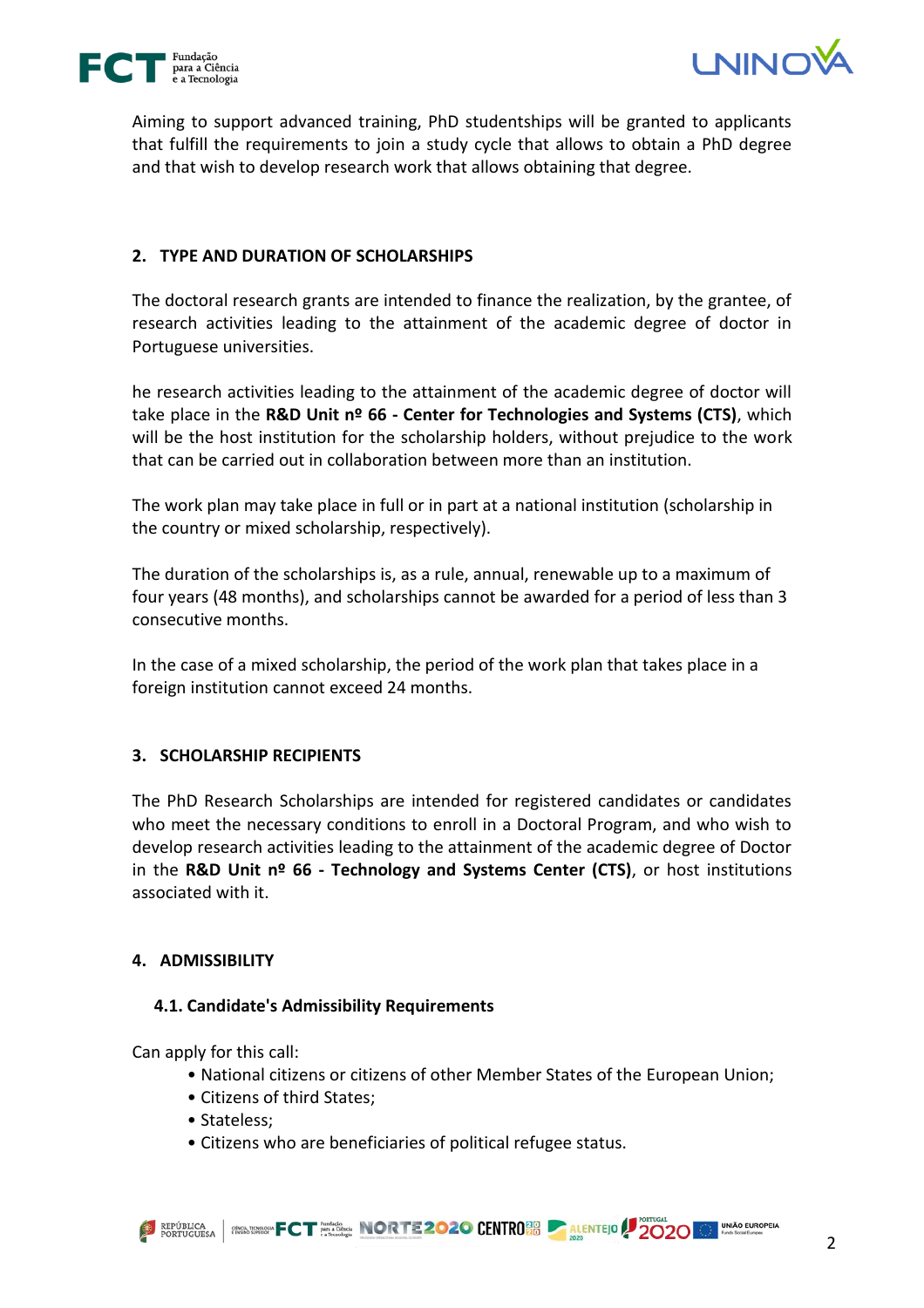



To apply for the PhD Research Scholarship it is necessary to:

- 4.1.1. The recipients of these scholarships are candidates that demonstrate a minimum classification of 12 (twelve) values (out of 20), resulting from the weighted average (3/5 BSc degree + 2/5 master's) of the final classification of degree and master's degree or, alternatively, the final classification of the classification of integrated master's (cycle of studies with, at least, 300 ECTS credits) and who intend to obtain the academic degree of Doctor;
- 4.1.2. Not to have benefited from a PhD or a PhD in industry scholarship directly funded either by FCT of by any other Institution/Entity, regardless of its duration;
- 4.1.3. Permanently and habitually reside in Portugal at the start date of the work plan period abroad, if the work plan proposed for the scholarship includes a period in foreign institutions (mixed scholarships), a requirement applicable to both nationals and citizens foreign;
- 4.1.4. Not holding a Doctor's degree.

# **4.2. Scholarship's Admissibility Requirements**

It is essential, under penalty of non-admission to the Contest, to attach the following documents to the application:

- a) Documents proving that the candidate meets the required conditions, namely **certificates of qualifications of the academic degrees** obtained, with final average and with the ratings obtained in the various curricular units, as well as, if applicable, supplement(s) to the diploma(s). It is mandatory that all certificates and/or diploma(s) must have been officially recognized by a Portuguese University<sup>1</sup>. Hence, in case of presentation of foreign certificates, the applicant should:
	- *i)* indicate that the degree has been obtained abroad;
	- *ii)* send, together with the application, the registration of the recognition of the academic degree/equivalence certificate and the conversion of the grade to the Portuguese classification scale issued by a Portuguese public higher education institution or by the DGES;
- b) **Curriculum Vitae (CV) of the candidate,** with the e-mail address for receiving notifications within the scope of the grant award process and with the **ORCID**. All indicators (scientific papers, communications, book chapters, books, etc.) referred to in the CV and the respective tests must be accessible via the

<sup>&</sup>lt;sup>1</sup> - Recognition of foreign academic degrees and diplomas, as well as the conversion of the final classification to the Portuguese classification scale can be requested at any public higher education institution or at the Directorate-General for Higher Education (DGES, only in the case of automatic recognition). Regarding this matter, it is suggested to consult the DGES portal at the following address: [http://www.dges.gov.pt.](http://www.dges.gov.pt/)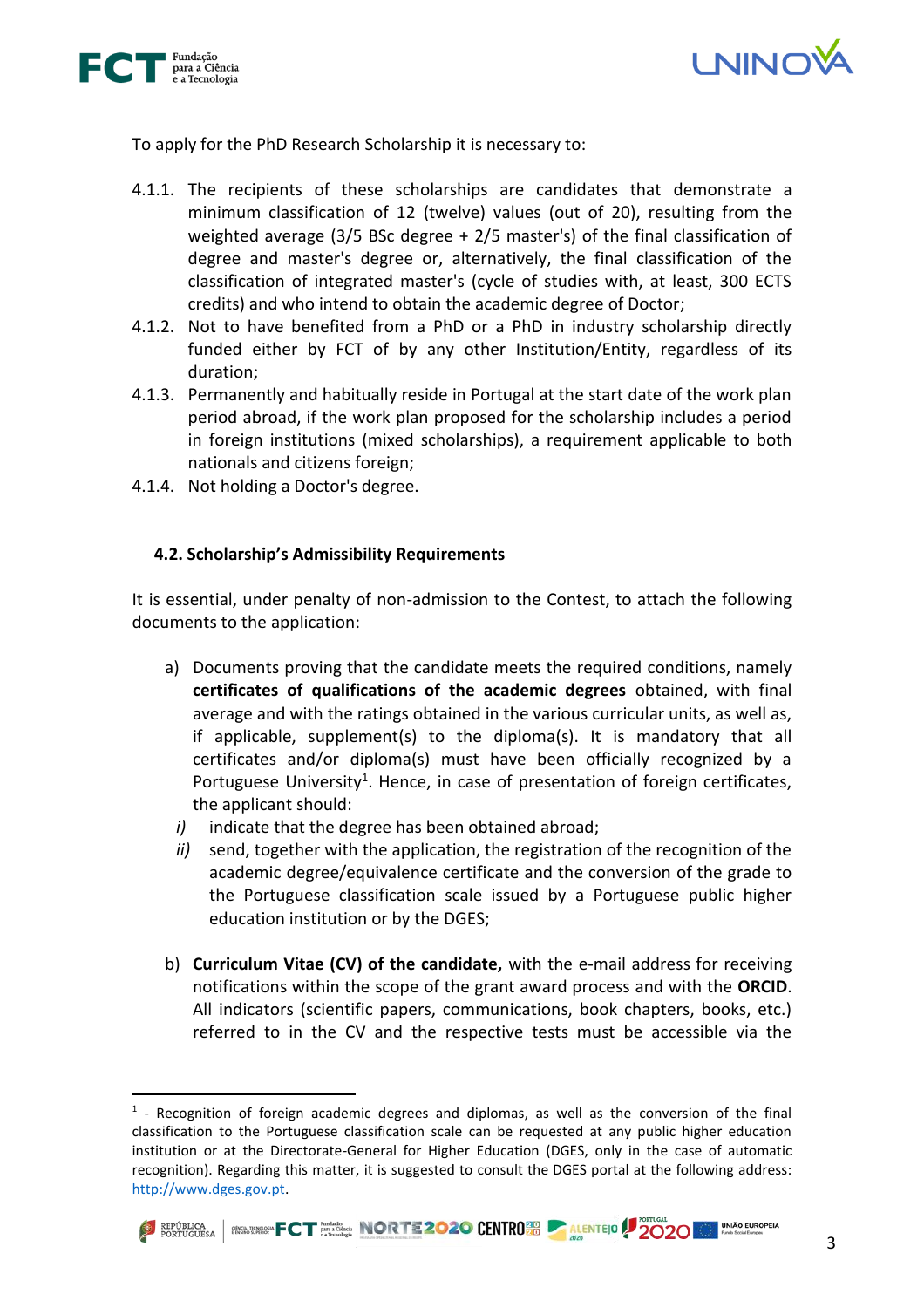



internet (the DOI must always be indicated for each individual curricular piece listed on the CV);

- c) Candidates are required to **submit a Letter of Motivation** (maximum of one A4 page), **written in English**, in which they explain the reasons why they intend to enter the PDEEC doctoral program and both the chosen research topic and its contextualization within the two selected scientific research areas of CTS;
- d) Activity (**Work Plan) to be developed** (maximum of three A4 pages)**, prepared in English;**
- e) Indication of the supervising (guidance) team (name, and academic function), namely, the **TWO** (co-) CTS Advisors who will supervise the PhD work;
- f) **Declaration**, under the commitment of honor, signed by the candidate, on how he/she will carry out his/her scholarship functions under an **exclusive dedication** regime, under the terms established in article 5 of the EBI bylaws;
- g) Applications that do not present the documents in a timely manner, under the terms of paragraphs a) to f) of point 5, and, when applicable, in accordance with the provisions of this Notice, will be excluded. Applications that exceed the page limits indicated in paragraphs c) and d) of point 5 will also be excluded.

# **5. WORK PLAN AND SCIENTIFIC GUIDELINES FOR THE SCHOLARSHIPS**

The Work Plan will be developed by the candidate himself, and this activity plan is one of the admissibility requirements for the candidacy.

# **6. CRITERIA EVALUATION AND BONUS**

- 6.1. The evaluation of the applications considers the candidate's merit, the plan of activities (Work Plan) to be developed and a final interview, **in accordance with Annex I** of this Notice;
- 6.2. All admitted applications must be graded from zero (0.00, minimum) to five (5.00, maximum) in each of the three evaluation criteria;
- 6.3. Candidates will be ranked according to the weighted average of the classification obtained in each of the three criteria, according to the following weighting: 60% merit of the candidate (*A*); 30% merit of the Work Plan (*B*); 10% merit of the final interview (*C*), translated by the following formula:

 $Final Grade = (0,60*A) + (0,30*B) + (0,10*C)$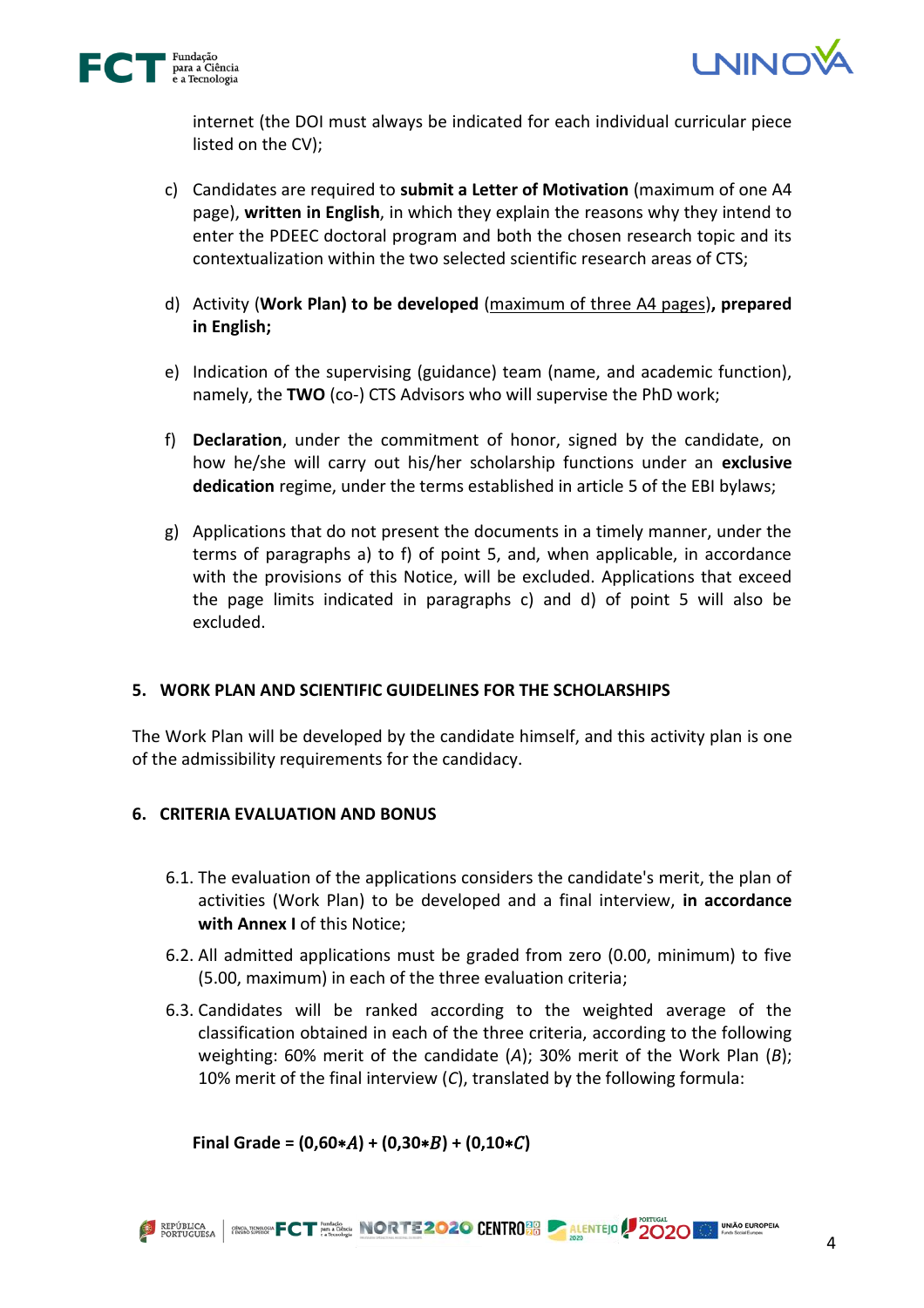



- 6.4. For tiebreaking purposes, the final ranking list will be based on the scores assigned to each of the evaluation criteria in the following order: **Criterion A** (Merit of the Applicant), **Criterion B** (Merit of the Work Plan) and **Criterion C** (Merit of the final interview);
- 6.5. Grades in any of the evaluation criteria shall be awarded with two decimal digits. Values resulting from the application of formulas shall be rounded to the second decimal digit using the following rule: when the third decimal digit is equal to or greater than 5 (five) it shall be rounded in excess; if lesser, the value of the second decimal digit shall be upheld;
- 6.6. Applicants whose **application is scored with a final grade lower than 3.00 are not eligible** for studentship granting;
- 6.7. After the final evaluation and classification process, of the **three** (3) scholarships available, no more than one scholarship will be awarded for the same scientific area. **This restriction is mandatory.**

# **Important notice for candidates with degrees issued by foreign higher education institutions:**

• Applicants with diplomas issued by foreign higher education institutions can apply and will be evaluated with the same criteria as candidates with diplomas issued by Portuguese institutions, provided that they present, in their application, proof of recognition of academic degrees and conversion of classification end of the Portuguese rating scale under the applicable legislation.

• Applicants with recognized foreign diplomas who do not present proof of conversion of the final classification to the Portuguese classification scale will be evaluated with the minimum classification (**zero** points) in the sub-criterion (A1).

• In any case, scholarship contracts with candidates with diplomas issued by foreign institutions will only be signed upon presentation of proof of recognition of academic degrees and conversion of the final classification, as indicated above.

# **7. EVALUATION**

The evaluation panel (jury) responsible for the selection has the following composition:

Effective Members:

- Dr. José Barata Faculdade de Ciências e Tecnologia / UNL (panel coordinator)
- Dr. Manuel Ortigueira Faculdade de Ciências e Tecnologia / UNL
- Dr. João Goes Faculdade de Ciências e Tecnologia / UNL
- Dr. Ricardo Gonçalves Faculdade de Ciências e Tecnologia / UNL
- Dr. João Martins Faculdade de Ciências e Tecnologia / UNL

Redundant Members: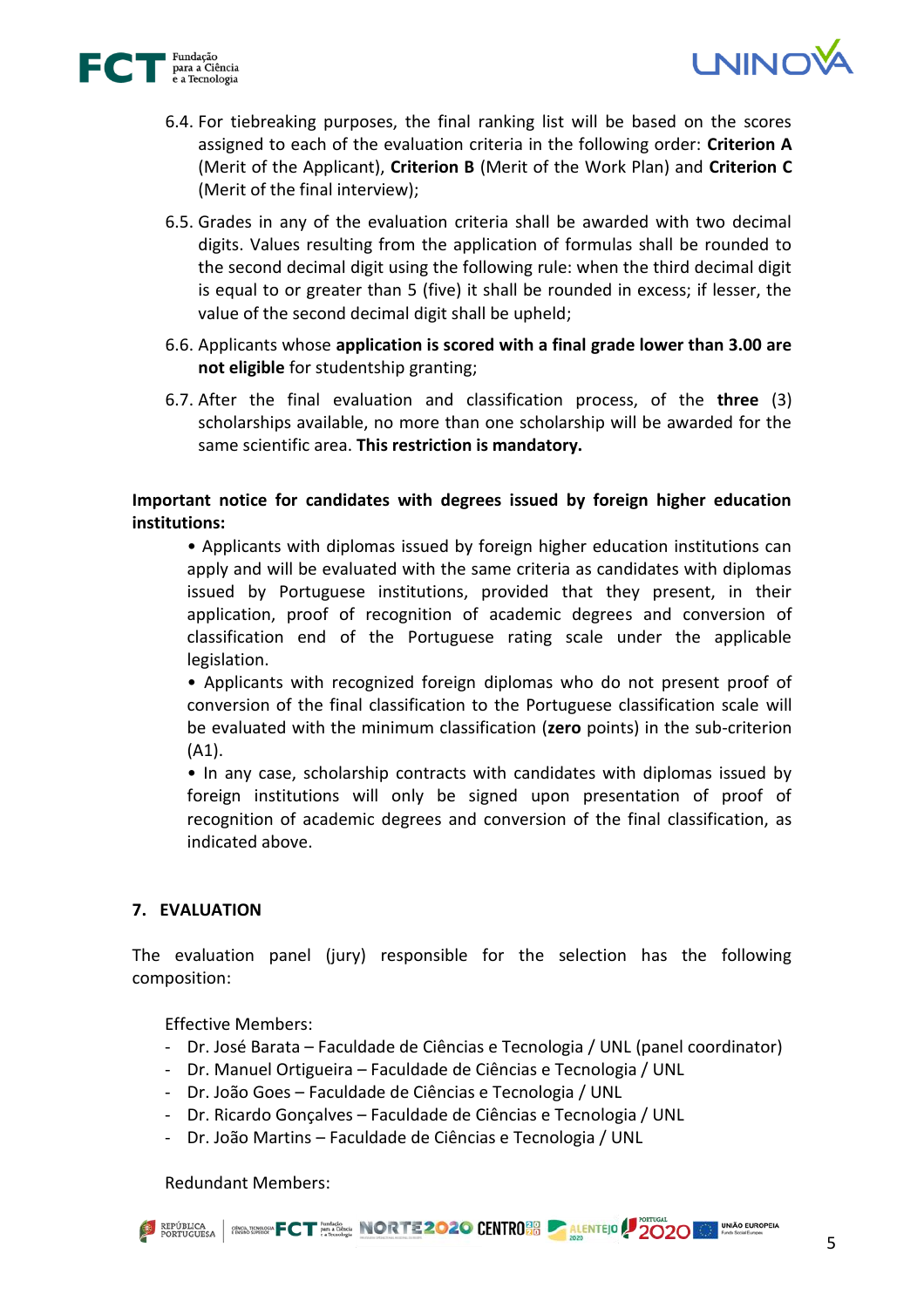



- Dr. Luís Gomes Faculdade de Ciências e Tecnologia / UNL
- Dr. Luís Oliveira Faculdade de Ciências e Tecnologia / UNL

The evaluation panel will analyze applications considering the evaluation criteria disclosed in the Notice of the Call, considering all the appreciation elements.

All panel members, including the coordinator, commit to respecting a set of responsibilities essential to the assessment process, such as the duties of impartiality, the declaration of any potential conflict of interest situations and confidentiality.

At all times during the evaluation process, confidentiality is fully protected and ensured in order to guarantee the independence of all opinions produced.

For each application, a final evaluation form will be produced by the panel, in which the arguments that led to the classifications attributed to each of the evaluation criteria and sub-criteria [if applicable] are presented in a clear, coherent and consistent manner, also explaining any bonuses attributed. [if applicable].

Minutes will be produced from the meetings of the evaluation panel, under the responsibility of all its members.

The minutes and their attachments must include, obligatorily, the following information

•Name and affiliation of all evaluation panel members;

•Identification of all excluded applications and their respective reasons [if applicable];

•Methodology adopted by the panel for cases considered to be particular [if applicable];

•Final Assessment Forms for each candidate;

•Provisional ranking and ranking list of candidates, in descending order of the final ranking, of all applications evaluated by the panel;

•CDI statements from all panel members;

•Possible delegations of votes and powers due to justified absence [if applicable].

#### **8. DISCLOSURE OF RESULTS**

The results of the evaluation are disclosed within 60 working days from the end of the application submission period, by notification of the candidates, made by email.

The results will be also published on the **UNINOVA website**.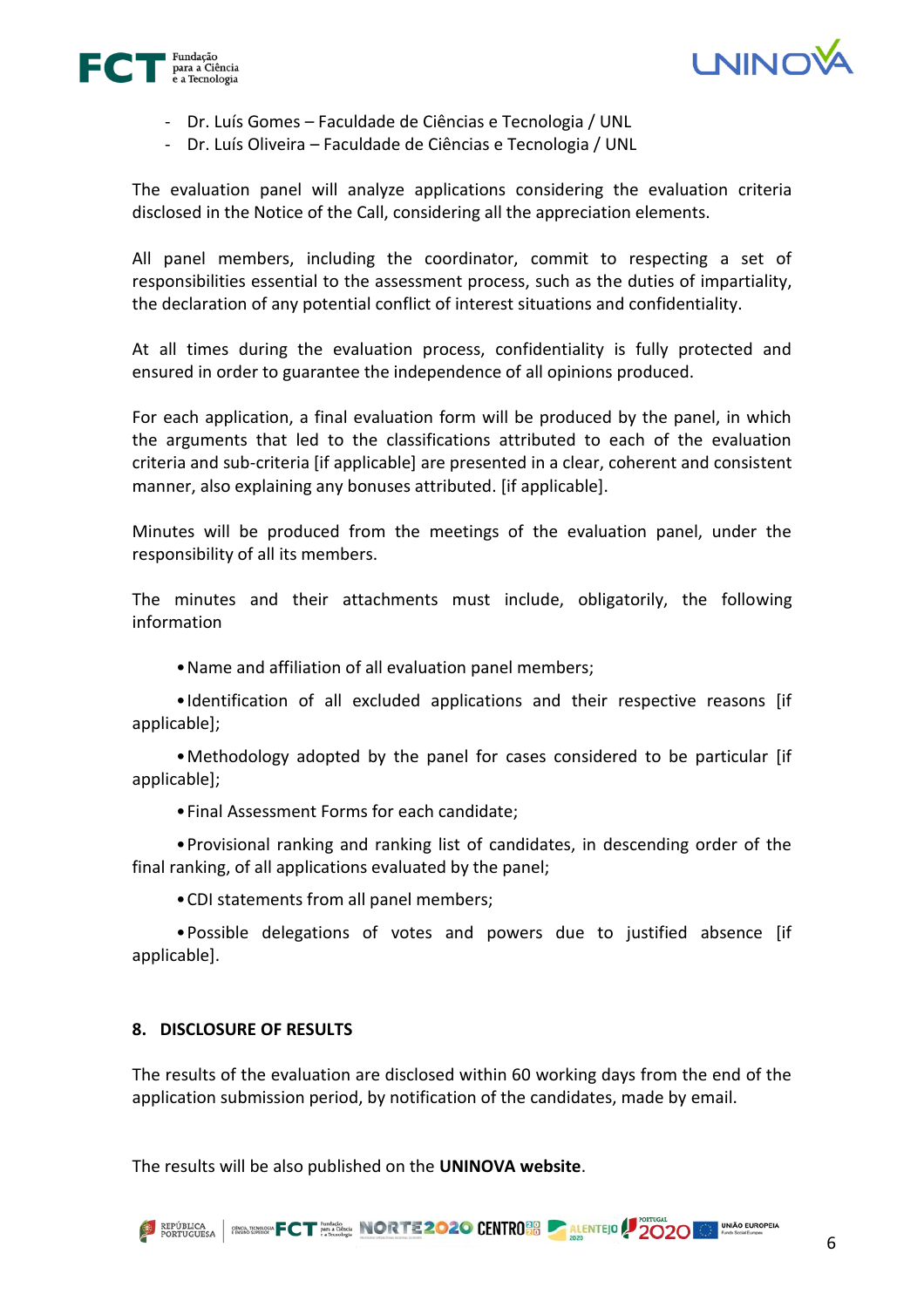



#### **9. TERMS AND PROCEDURES FOR PRIOR HEARING, CLAIM AND APPEAL**

After communicating the provisional list of the results of the evaluation, the candidates have a period of 10 working days to express their opinion during a prior hearing of interested parties, pursuant to articles 121 et seq. of the Code of Administrative Procedure.

The final decision will be rendered after the analysis of the statements presented during a prior hearing of interested parties. A complaint may be filed against the final decision within 15 working days, or, alternatively, an appeal may be filed within 30 working days, both counting from the respective notification. Candidates who choose to submit a complaint must address their statement to the member of the Board of Directors of the FCT with delegated competence. Candidates who choose to present an appeal must address the same to the FCT Board of Directors.

#### **10. SCHOLARSHIP GRANT REQUIREMENTS**

Research grant contracts are signed with the FCT.

The following documents must be sent, when the grant is granted for the purpose of contracting it:

- a) Copy of the civil, fiscal and, when applicable, social security<sup>2</sup> identification document(s);
- b) Copy of the qualification certificates of the academic degrees held;
- c) Presentation of the registration of recognition of foreign academic degrees and conversion of the respective final classifications to the Portuguese classification scale, if applicable;
- d) Work plan;
- e) Document proving enrollment and enrollment in the Doctoral Program identified in this Notice;
- f) Declaration of the supervisor(s) assuming responsibility for supervising the work plan, pursuant to article 5-A of the Research Fellowship Statute (draft statement to be made available by the FCT);
- g) Document attesting the candidate's acceptance by the institution where the research activities will take place, guaranteeing the necessary conditions for its proper development, as well as compliance with the duties provided for in article 13 of the Research Fellowship Statute (draft statement to be made available by the FCT);

<sup>&</sup>lt;sup>2</sup> The availability of these documents can be replaced, at the candidate's option, by presentation in person at the funding entity, which will keep the elements contained therein that are relevant to the validity and execution of the contract, including the civil, fiscal and security identification numbers and the validity of the respective documents.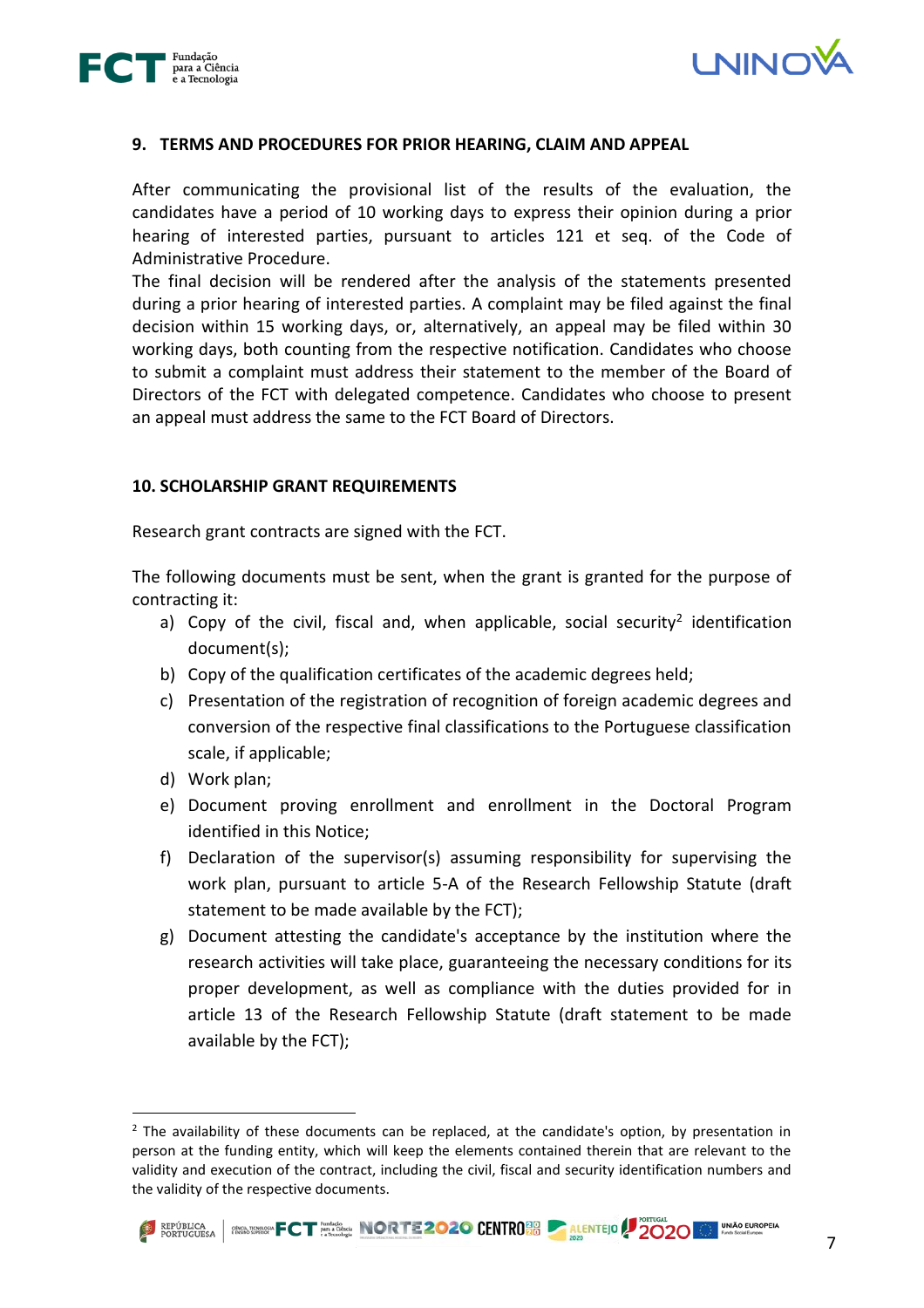



h) Updated document proving compliance with the exclusive dedication regime (draft statement to be made available by the FCT);

The granting of the scholarship is still dependent on:

- the compliance with the requirements set out in this Notice of Opening;
- the result of the assessment;
- the absence of unjustified non-compliance with the grantee's duties under the previous grant contract financed, directly or indirectly, by the FCT;
- FCT budget availability.

The Failure to deliver any of the documents necessary to complete the grant contracting process, within 6 months from the date of communication of the decision to grant the grant conditional, implies the forfeiture of said grant and the closure of the process.

# **11. FINANCING**

The payment of scholarships will start after the return, by the candidates, of the duly signed scholarship contract, which must take place within a maximum period of 15 working days from the date of receipt.

The grants awarded under this call will be financed by the FCT with funds from the State Budget and, when eligible, with funds from the European Social Fund, to be made available under the PORTUGAL2020, through, namely, the "Programa Operacional Regional do Norte" (NORTE 2020), "Programa Operacional Regional do Centro" (Centro 2020) and the "Programa Operacional Regional do Alentejo" (Alentejo 2020), or others that may be approved, in accordance with the regulatory provisions established for this purpose.

# **12. SCHOLARSHIP COMPONENTS**

This scholarship includes, as the main components, the monthly maintenance allowance and the tuition fees.

The monthly maintenance allowance is defined in the table in annex 1 of the RBI.

All scholarship holders benefit from a personal accident insurance for research activities, supported by the FCT.

All scholarship holders can join voluntary social insurance, as long as they are not covered by any social protection scheme. The FCT ensures the charges resulting from this contribution under the terms and limits provided for in article 10 of the EBI.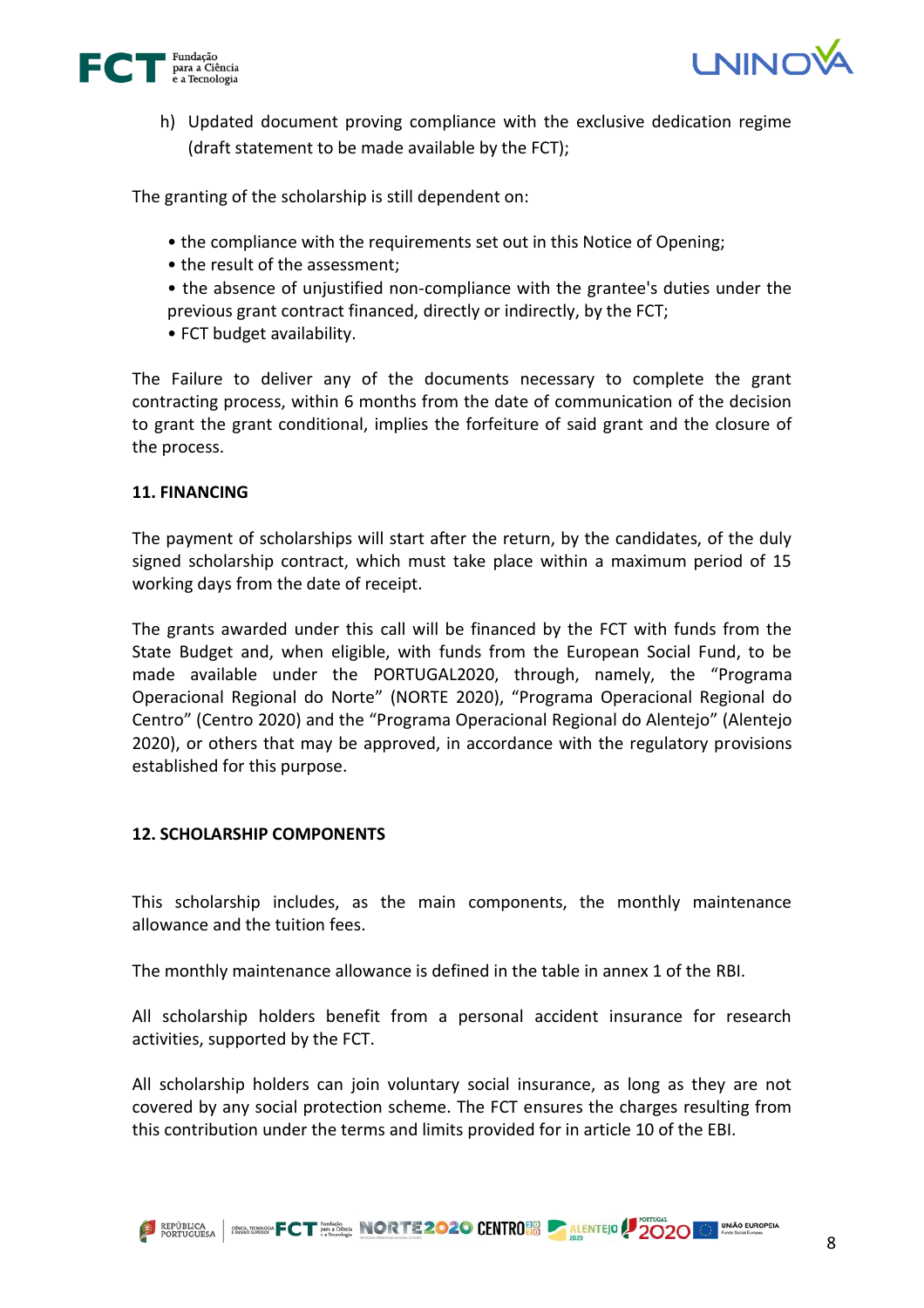



#### **13. PAYMENTS OF SCHOLARSHIP COMPONENTS**

Payments due to the scholarship holder are made by bank transfer to the account identified by him/her and is made on the first working day of each month.

The payment of the enrollment, enrollment or tuition fees are made by the FCT directly to the national institution where the scholarship holder is enrolled or enrolled in the PhD.

The regulations that govern the award of the aforementioned scholarships do not dispense with the reading of the specific requirements of this open competition.

### **14. TERMS AND CONDITIONS OF PHD STUDENTSHIP RENEAWAL**

The renewal of the studentship always depends on applicant's submission, within 60 working days prior to the renewal start date, of the following documents:

- a) Opinions issued by the supervisor(s) and by the host entity(ies) on the followup of the scholarship holder's work and the evaluation of his/her activities;
- b) Declaration issued by the supervisor(s) and by the host institution(s) attesting the work plan development and the evaluation of the respective activities;
- c) Declaration demonstrating the enrolment renewal in the study cycle leading to the doctoral degree.

#### **15. INFORMATION AND ADVERTISING OF THE DESIGNED FINANCING**

In all R&D activities directly or indirectly financed by the grant, namely, in all communications, publications and scientific creations, as well as theses, carried out with the support delivered in the grant, the mention of financial support from the FCT and the Fund European Social Program, must be expressed, namely through the "Programa Operacional Regional do Norte" (NORTE 2020), "Programa Operacional Regional do Centro" (Centro 2020) e do "Programa Operacional Regional do Alentejo" (Alentejo 2020). For this purpose, they must be inscribed in the documents referring to these actions as insignia of the FCT, MCTES, ESF and EU, according to the graphic norms of each operational program.

The dissemination of research results funded under the RBI must comply with the open access rules for data, publications and other research results in force in the FCT.

In all scholarships, and in particular in the case of actions supported by community funding, namely from the "FSE", monitoring and control actions may be carried out by national and community bodies in accordance with applicable legislation in this matter, existing by the supported scholarship holders the obligation to collaborate and provide the requested information, which includes carrying out surveys and evaluation studies in this area, even if the grant has already expired.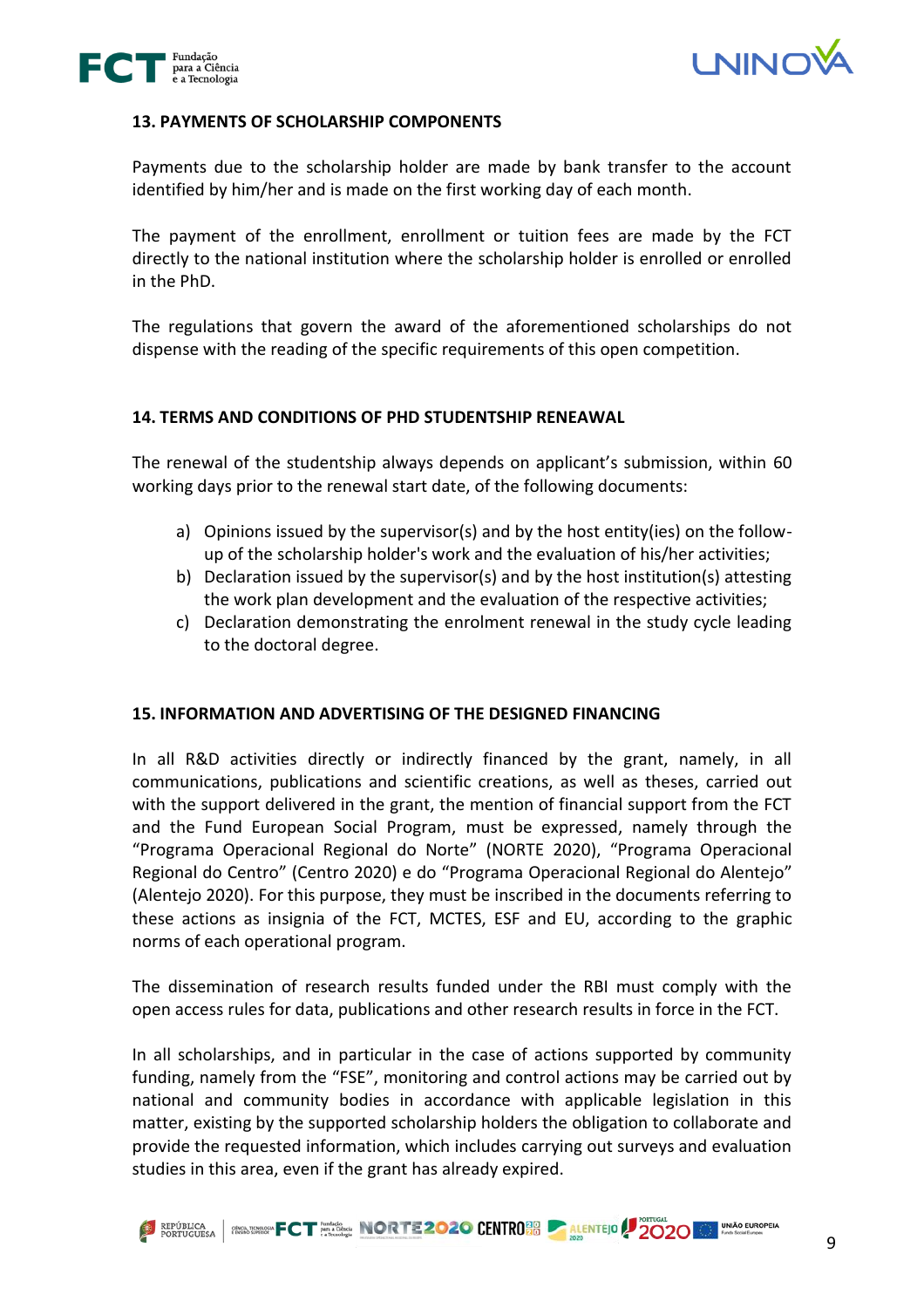



#### **16. NON- DISCRIMINATION AND EQUAL ACCESS POLICY**

UNINOVA promotes a non-discrimination and equal access policy, wherefore no candidate can be privileged, benefited, impaired or deprived of any rights whatsoever, or be exempt of any duties based on their ancestry, age, sex, sexual preference, marital status, family and economic conditions, instruction, origin or social conditions, genetic heritage, reduced work capacity, disability, chronic illness, nationality, ethnic origin or race, origin territory, language, religion, political or ideological convictions and union membership.

Pursuant to Decree-Law nr 29/2001 of 3rd February, disabled candidates shall be preferred in a situation of equal classification, and said preference supersedes any legal preferences. Candidates must declare, on their honor, their respective disability degree, type of disability and communication / expression means to be used during selection period on their application form, under the regulations above

#### **17. APPLICABLE LEGISLATION**

This contest is governed by this Opening Notice, by the FCT Research Grant Regulation, approved by Regulation No. 950/2019, published in the II Series of the DR of December 16, 2019, by the Research Fellowship Statute approved by Law No. 40/2004, of August 18, as amended, and by other applicable national and community legislation.

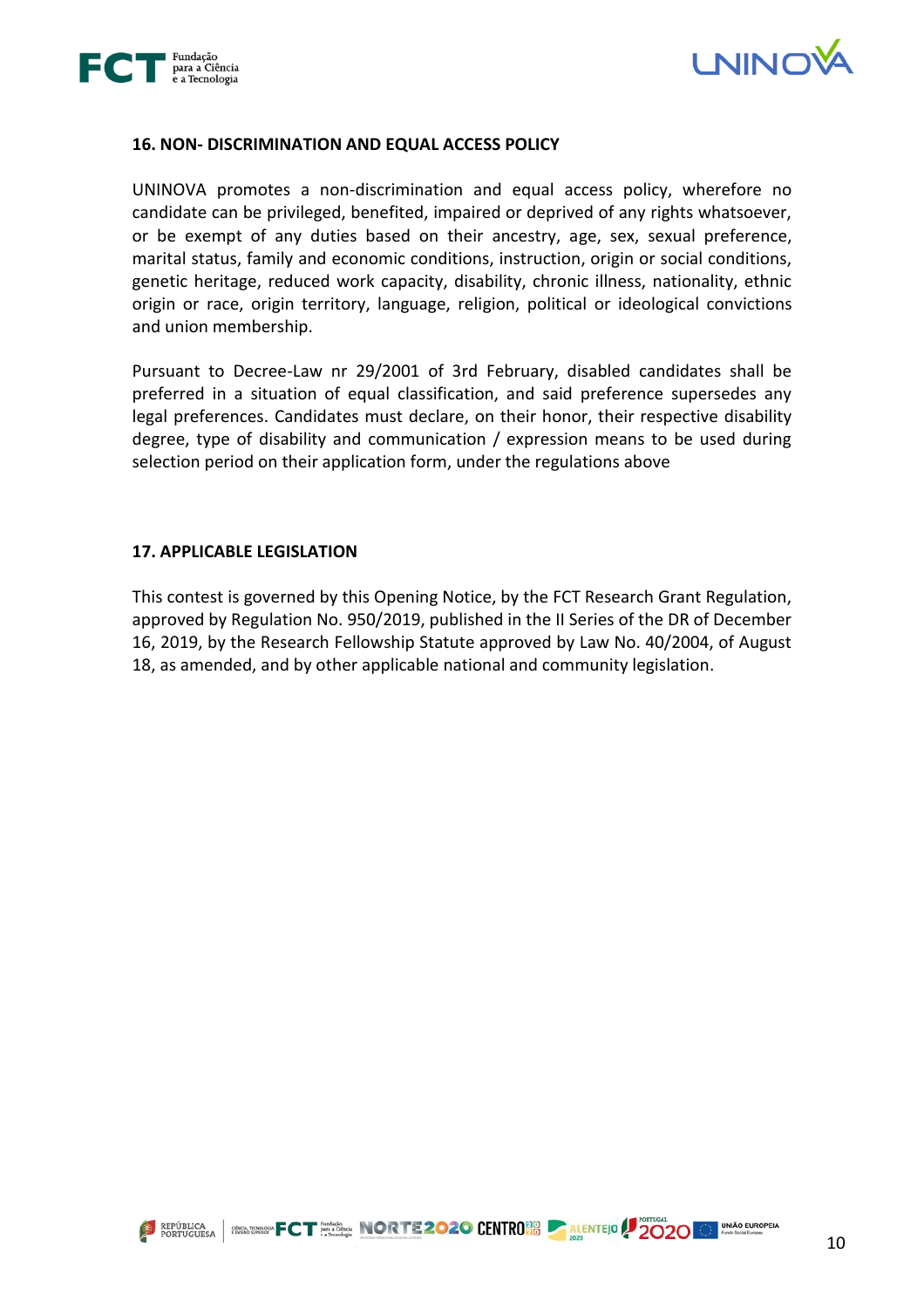



## **ANNEX I: EVALUATION CRITERIA**

**--------------------------------------------------------------------------------------------**

All admitted applications must be graded from zero (0.00, minimum) to five (5.00, maximum) in each of the three evaluation criteria:

Criterion A – Merit of the Applicant;

Criterion B – Merit of the Work Plan;

Criterion C – Merit of the Interview.

To decide the conditional granting of the PhD studentships, applicants will be ranked according to the weighted average of the score obtained in the three criteria, following the relative weighting of: **60%** Merit of the Applicant (A); **30%** Merit of the Work Plan (B); **10%** Merit of the Interview (C), converted into the following formula:

Final grade =  $(0.6 \times A) + (0.3 \times B) + (0.1 \times C)$ 

For tiebreaking purposes, the final ranking list will be based on the scores assigned to each of the evaluation criteria in the following order: criterion A (Merit of the Applicant), criterion B (Merit of the Work Plan) and criterion C (Merit of the Interview).

Grades in any of the evaluation criteria shall be awarded with two decimal digits. Values resulting from the application of formulas shall be rounded to the second decimal digit using the following rule: when the third decimal digit is equal to or greater than 5 (five) it shall be rounded in excess; if lesser, the value of the second decimal digit shall be upheld.

Applicants whose **application is scored with a final grade lower than 3.00 are not eligible** for studentship granting.

# **Criterion A – Merit of the Applicant**

The criterion A, Merit of the Applicant, which has a **60 %** relative weight to the final score, is evaluated based on two sub-criteria:

A1. Academic career (reflecting the academic degree grades), with a relative weight of **70 %** in the Merit of the Applicant;

A2. Personal curriculum (reflecting the scientific and professional career, and academic career, when applicable, and applicant's motivation to pursue this study cycle), with a relative weight of **30 %** in the Merit of the Applicant.

The score awarded to criterion A is calculated applying the following formula: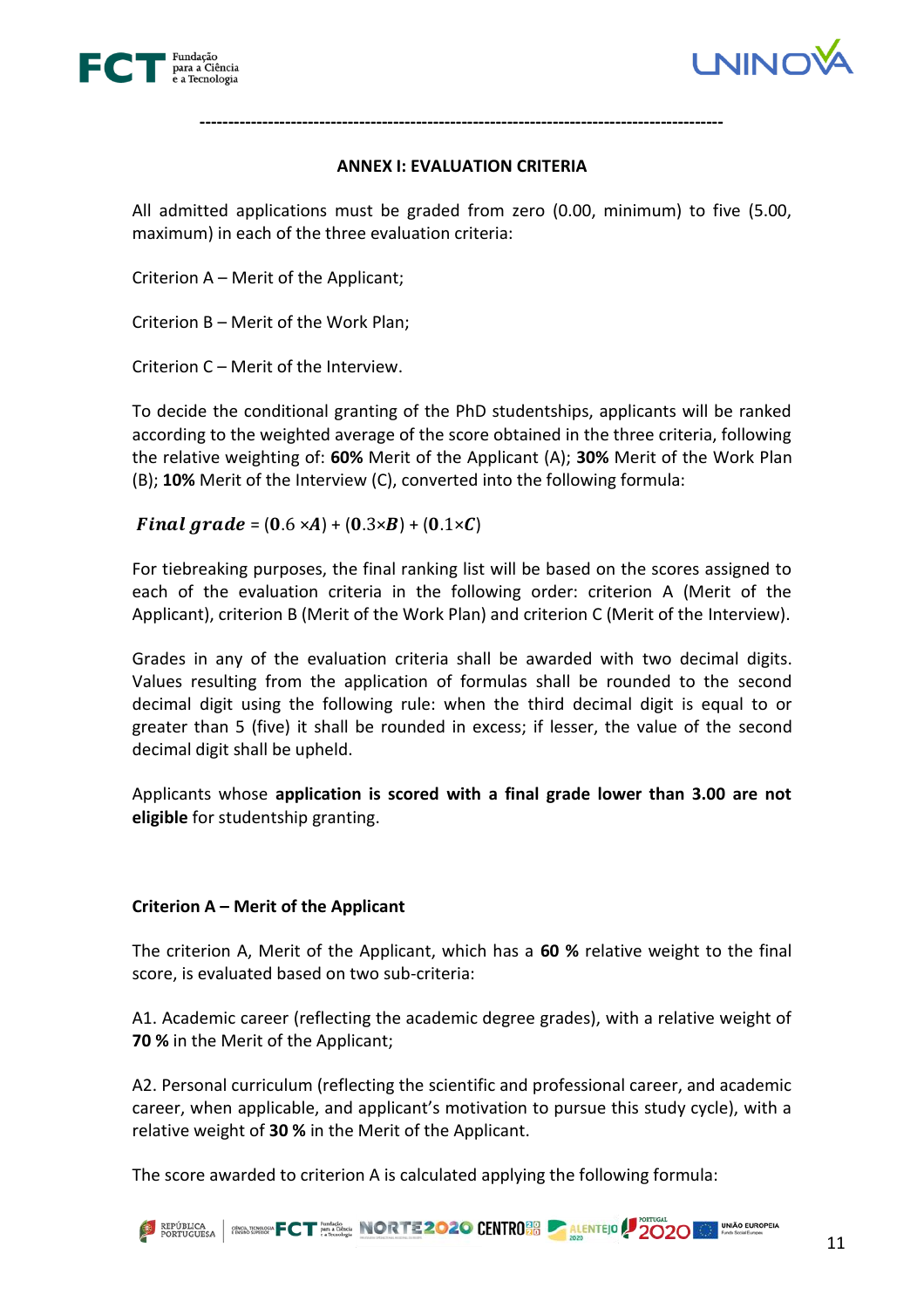



# $$

## **Sub-criterion A1 – Academic Career**

The academic career sub-criterion is calculated according to the final classification stated in the academic degree certificate, submitted in the application form: i) Graduate + Master / Integrated Master; ii) Graduate degree only; or iii) Master's degree only, following Table 1.

| <b>Graduate + Master degrees</b><br>(pre- or post-Bologna) or<br>Integrated Master degree (300-360 ECTS) | <b>A1 Score</b> |
|----------------------------------------------------------------------------------------------------------|-----------------|
| $\geq 18$                                                                                                | 5,00            |
| 17                                                                                                       | 4,50            |
| 16                                                                                                       | 4,00            |
| 15                                                                                                       | 3,50            |
| 14                                                                                                       | 3,00            |
| 13                                                                                                       | 2,00            |
| 12                                                                                                       | 1,00            |
| $<$ 12                                                                                                   | 0,00            |

**Table 1:** Reference table to score the sub-criterion A1 – Academic career

**Note**: To calculate the score of sub-criterion A1, the prevailing grade is the one stated in the respective degree certificate(s). Certificate final grades presented with decimal digits shall be rounded to the third decimal digit using the following rule: when the fourth decimal digit is equal to or greater than 5 (five) it shall be rounded in excess; if lesser, the value of the third decimal digit shall be upheld. To calculate the arithmetic average between the graduate and master degrees' grades, the original grades indicated in the certificates (even if presented with decimal digits) shall be considered, rounding only the final grade average. If the degree certificate simultaneously shows, both the rounded and the decimal grades, the rounded grade shall be used.

# **IMPORTANT: In case no valid academic degree certificate is submitted, the subcriterion A1 will be scored zero (A1 = 0).**

To apply the scoring system presented in Table 1 it is mandatory to submit, in the application form, the following documents:

a) **Academic degree certificates, indicating the final grade** and, if possible, the final classification of the disciplines completed. Applicants with post-Bologna education shall present both 1st and 2nd study cycles academic degree certificates or an integrated master certificate, while applicants with pre-Bologna education should present the graduate and/or master's degree certificates. It should be noted that a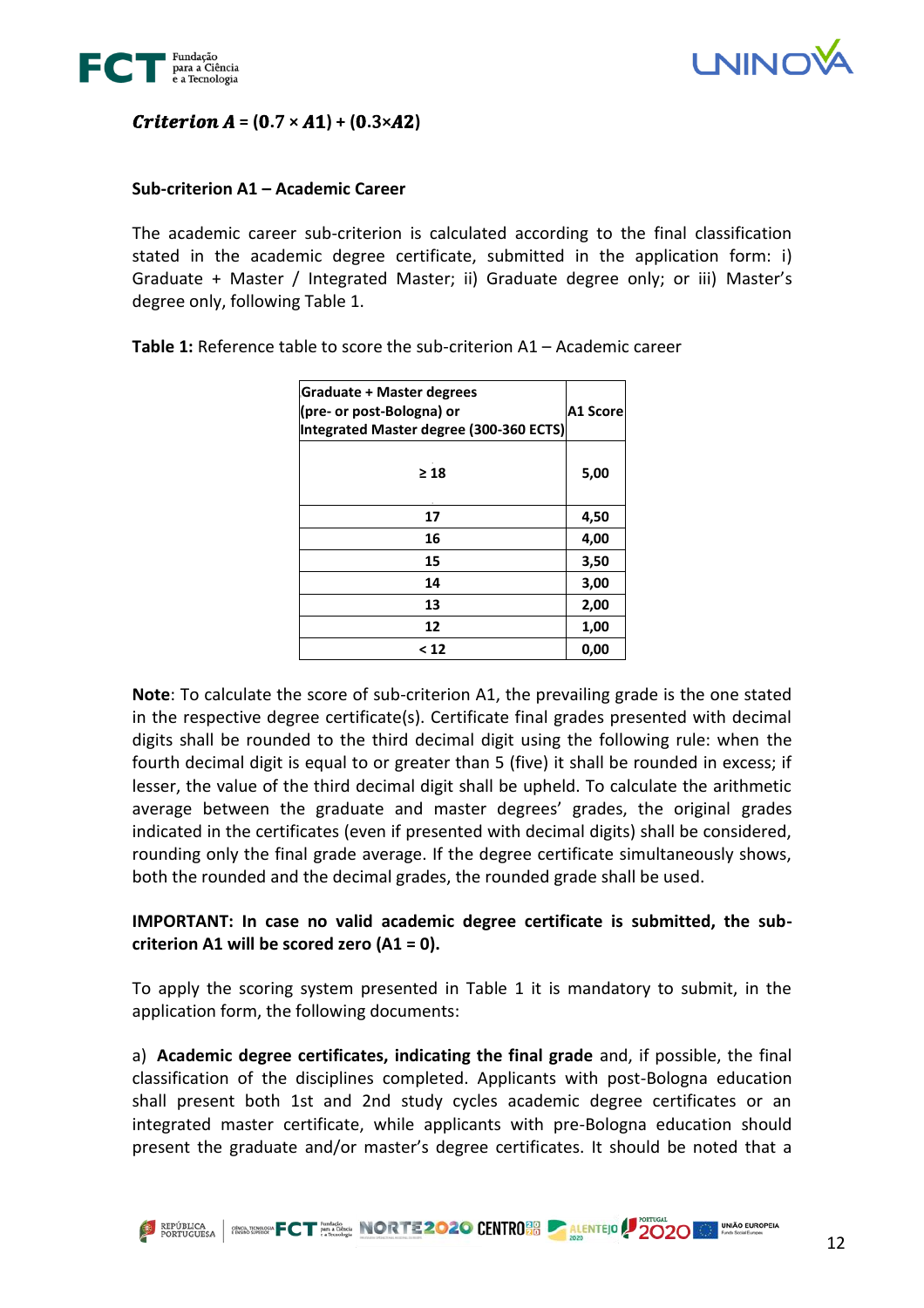



certificate of curricular units does not substitute the submission of a degree certificate including the degree's final grade required to the sub-criterion A1 calculation.

b) In case of **foreign academic degrees**, and to guarantee the application of the principle of equal treatment to applicants with national and foreign academic degrees, **it is mandatory to submit the recognition** of such degrees and **the conversion of the respective final grade to the Portuguese grading scale**.

The recognition of foreign academic degrees and diplomas, and the conversion of the respective final grade to the Portuguese grading scale, can be issued by a Portuguese public higher education institution, or by the Directorate General for Higher Education (*Direção Geral do Ensino Superior*, DGES). FCT suggests visiting the DGES portal at https://www.dges.gov.pt/en.

For the application of **Table 1**, the following must be considered:

a) The final grade average of "graduate + master" degrees, in a pre- or post-Bologna academic path, is the result of the simple arithmetic average of the final grade obtained in the 1st cycle (180 ECTS)/graduate degree and the final grade obtained in the 2nd cycle (90-120 ECTS)/master degree, by applying the following formula:

Final score average (graduate + master's degrees) =  $3/5 \times (1st \text{ cycle final grade})$  $\frac{1}{2}$  (graduate degree)) + 2/5 x (2nd cycle final grade (master)).

b) In case of integrated master degrees whose institutions do not issue separate certificates for 1st and 2nd cycles' final grades, the final grade indicated in the degree certificate should be considered (300-360 ECTS).

c) When both integrated master degree certificate (300-360 ECTS) and a pre-Bologna or 2nd cycle degree certificate are presented, the final grade of **the integrated master degree is the one to be considered**.

e) When applicants submit **more than one equivalent graduate and/or master degree certificate** (with equivalent number of ECTS), the evaluation panel has to decide which of the equivalent academic degree is more adequate to the work plan and must thus be used to calculate the score of the academic career sub-criterion (A1). For instance, if an applicant submits a graduate degree certificate and more than one master certificate, the panel should consider the master's degree that is most suitable for the development of the work plan. However, if an applicant presents both an integrated master and a 2nd cycle degree certificates (without a graduate degree or a 1st cycle of studies), the panel must consider the integrated master's degree to calculate the academic career score, as previously indicated. The evaluation panel should consider the alternative submitted degree(s) in the assessment of sub-criterion A2, valuing applicant's personal curriculum. In any case, the criteria used by the panel must be explained in the respective evaluation reports and in the panel meeting report.

**Sub-criterion A2 – Personal Curriculum and Motivation Letter**

EXPÚBLICA BRANCHICO NORTE 2020 CENTRO BO ALENTEJO 2020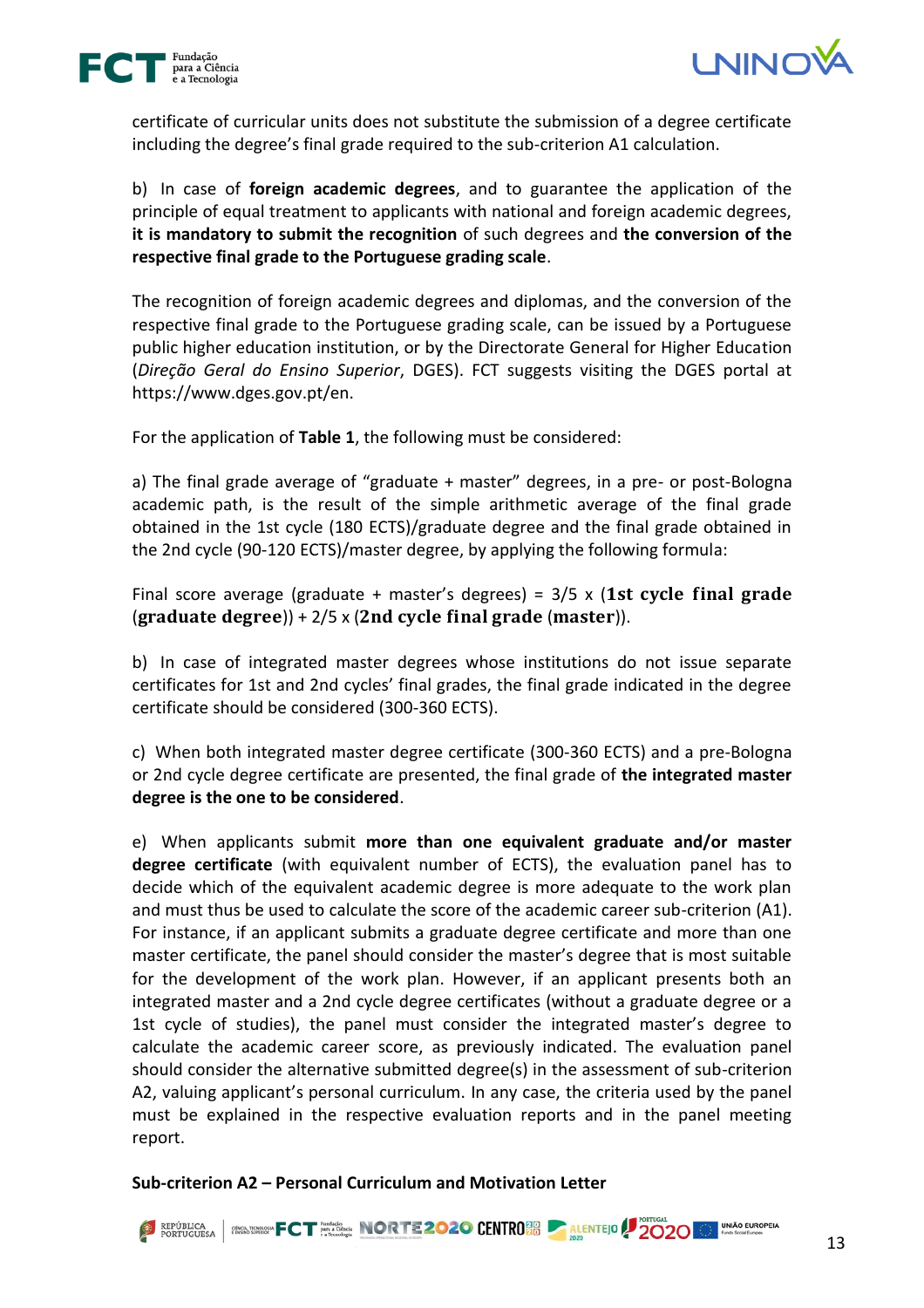



The assessment of applicants' personal curriculum should be performed in a holistic way, from a global vision of the merit of their scientific and professional career. In this analysis, the panel should **consider the academic results that were not included in the calculation of the sub-criterion A1 – Academic career** (only if the post-graduate academic degree certificates were submitted in the application form and, in case of foreign academic degrees, the respective recognition/equivalence), and the several dimensions of the curriculum that may demonstrate a relevant personal, scientific, and professional career.

The personal curriculum evaluation should also consider the **Motivation Letter**, namely the clarity with which the candidate identifies the reasons underlying her/his application, including, for example, the choice of the proposed work plan, as well as the scientific maturity shown.

The grade scored to this sub-criterion should therefore translate a global and integrated view of applicant's personal curriculum and should be described in a clear, detailed and consisted way.

### **Criterion B – Merit of the Work Plan**

The Merit of the Work Plan criterion has a relative weight of **30 %** and should be evaluated in an integrated manner, taking into consideration the following three subcriteria:

**B1 – Justified relevance of the object of study;**

# **B2 – Scientific quality of the state of the art and the methodology of the Work Plan;**

#### **B3 – Feasibility of the work plan.**

For sub-criterion B1, the evaluation should be based on the clear definition of aims and research questions, the potential contribution of the research project to the knowledge and progress of science and technology in the context of the Cyber-Physical Systems.

The assessment of sub-criterion B2 should be based on the relevance of the state of the art and the proposed research methodology, considering the clarity, consistency, and coherence, in accordance with internationally accepted standards.

For sub-criterion B3, evaluation should be based on the adequacy of methodologies to the tasks and aims proposed in the work plan and the respective planned deadlines as the total period expected to complete the project. If applicable, the risk assessment analysis should also be presented, by identifying the most critical points and the corresponding contingency measures to be adopted.